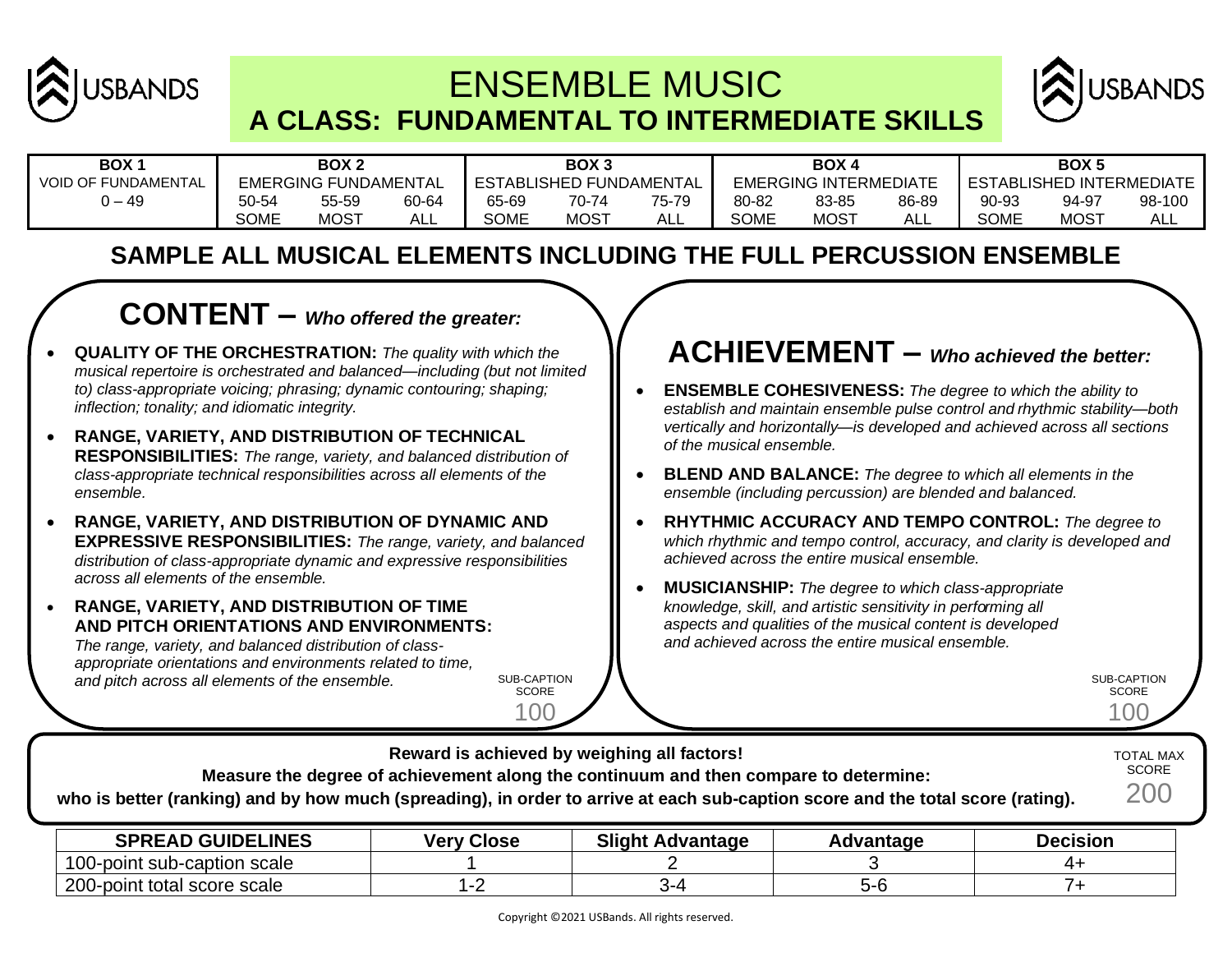

#### A CLASS ENSEMBLE MUSIC



| BOX <sub>1</sub>                              | BOX <sub>2</sub>                                                                                                                                                                                                                                                                                | BOX <sub>3</sub>                                                                                                                                    | <b>POINTS OF COMPARISON</b>                                                                                                          | BOX <sub>4</sub>                                                                                                                                                  | BOX <sub>5</sub>                                                                                                                                                                                                                                                                                                                                   |                                                                                                                    |  |
|-----------------------------------------------|-------------------------------------------------------------------------------------------------------------------------------------------------------------------------------------------------------------------------------------------------------------------------------------------------|-----------------------------------------------------------------------------------------------------------------------------------------------------|--------------------------------------------------------------------------------------------------------------------------------------|-------------------------------------------------------------------------------------------------------------------------------------------------------------------|----------------------------------------------------------------------------------------------------------------------------------------------------------------------------------------------------------------------------------------------------------------------------------------------------------------------------------------------------|--------------------------------------------------------------------------------------------------------------------|--|
| <b>VOID OF</b><br><b>FUNDAMENTAL</b>          | <b>EMERGING FUNDAMENTAL</b>                                                                                                                                                                                                                                                                     | <b>ESTABLISHED FUNDAMENTAL</b>                                                                                                                      |                                                                                                                                      | <b>EMERGING INTERMEDIATE</b>                                                                                                                                      | <b>ESTABLISHED INTERMEDIATE</b>                                                                                                                                                                                                                                                                                                                    |                                                                                                                    |  |
| $0 - 49$                                      | 55-59<br>50-54<br>60-64<br>SOME<br><b>MOST</b><br><b>ALL</b>                                                                                                                                                                                                                                    | 65-69<br>70-74<br>75-79<br><b>SOME</b><br><b>MOST</b><br><b>ALL</b>                                                                                 | <b>A CLASS</b>                                                                                                                       | 80-82<br>83-85<br>86-89<br>SOME<br><b>MOST</b><br><b>ALL</b>                                                                                                      | 90-93<br>94-97<br>98-100<br><b>SOME</b><br><b>MOST</b><br><b>ALL</b>                                                                                                                                                                                                                                                                               |                                                                                                                    |  |
|                                               | Fundamental, basic skills and qualities with variety limited to this<br>scope. Single efforts or slight layering of basic efforts. Minimal                                                                                                                                                      |                                                                                                                                                     |                                                                                                                                      |                                                                                                                                                                   | Skills and qualities offer some complexity and dimensionality, with moderate to<br>good variety drawn from a basic to intermediate scope. Moderate to good                                                                                                                                                                                         |                                                                                                                    |  |
|                                               | dynamic/tempo/spacial/expressive range, with basic contrast and<br>few gradations.                                                                                                                                                                                                              |                                                                                                                                                     | <b>CONTENT</b>                                                                                                                       |                                                                                                                                                                   | dynamic/tempo/spacial/expressive range with clear contrasts and some<br>gradations. Slight to moderate layering of efforts across this range.                                                                                                                                                                                                      |                                                                                                                    |  |
|                                               | Emerging fundamental<br>orchestration of very basic<br>components.                                                                                                                                                                                                                              | Established & mostly correct<br>fundamental orchestration &<br>balance of basic components.                                                         | <b>QUALITY OF THE</b><br><b>ORCHESTRATION</b>                                                                                        | Emerging intermediate orchestration<br>& balance of a moderate range of<br>intermediate components.                                                               | Established intermediate<br>orchestration & balance of a good<br>range of intermediate components.                                                                                                                                                                                                                                                 |                                                                                                                    |  |
| Fundamental<br>offerings are<br>not present.  | Moderate variety across a very<br>basic range of fundamental                                                                                                                                                                                                                                    | Good range &/or variety of<br>fundamental skills &                                                                                                  | <b>RANGE, VARIETY &amp;</b><br><b>DISTRIBUTION OF</b><br><b>TECHNICAL</b><br><b>RESPONSIBILITIES</b>                                 | Moderate range &/or variety of<br>emerging intermediate skills &                                                                                                  | Good range & variety of established<br>intermediate skills & responsibilities,<br>evenly distributed throughout the<br>ensemble.                                                                                                                                                                                                                   |                                                                                                                    |  |
|                                               | skills & responsibilities &<br>probable uneven distribution<br>between sections.                                                                                                                                                                                                                | responsibilities. Some may be<br>more prominent & this may<br>vary from section to section.                                                         | <b>RANGE, VARIETY &amp;</b><br><b>DISTRIBUTION OF</b><br><b>DYNAMIC &amp;</b><br><b>EXPRESSIVE</b><br><b>RESPONSIBILITIES</b>        | responsibilities. Some may be more<br>prominent & this may vary from<br>section to section.                                                                       |                                                                                                                                                                                                                                                                                                                                                    |                                                                                                                    |  |
|                                               | Moderate variety across a very<br>basic range of orientations &<br>environments with probable<br>uneven distribution between<br>sections.                                                                                                                                                       | Good range &/or variety of<br>fundamental orientations &<br>environments. Some may be<br>more prominent & this may<br>vary from section to section. | <b>RANGE, VARIETY &amp;</b><br><b>DISTRIBUTION OF</b><br><b>TIME &amp; PITCH</b><br><b>ORIENTATIONS &amp;</b><br><b>ENVIRONMENTS</b> | Moderate range &/or variety of<br>emerging intermediate orientations &<br>environments. Some may be more<br>prominent & this may vary from<br>section to section. | Good range & variety of established<br>intermediate orientations &<br>environments evenly distributed<br>throughout the ensemble.                                                                                                                                                                                                                  |                                                                                                                    |  |
|                                               | Fundamental, basic achievement that serves as a foundation for<br>future growth. Individual skills dominate, with some emerging<br>awareness of the ensemble and the individual's basic role within<br>the ensemble. Achievement may vary between responsibilities,<br>sections, and over time. |                                                                                                                                                     | <b>ACHIEVEMENT</b>                                                                                                                   |                                                                                                                                                                   | Moderate individual skill, strength and stamina emerging from a good technical<br>foundation and a broader range and variety of responsibilities. Moderate to<br>good ensemble awareness and individual ability to fulfill an intermediate role<br>within the ensemble. Achievement may vary between responsibilities, sections,<br>and over time. |                                                                                                                    |  |
| A foundation<br>for                           |                                                                                                                                                                                                                                                                                                 |                                                                                                                                                     | <b>ENSEMBLE</b><br><b>COHESIVENESS</b>                                                                                               | Moderate achievement of<br>intermediate skills is emerging but<br>may vary.                                                                                       | Good achievement of intermediate<br>skills is established throughout the<br>ensemble.                                                                                                                                                                                                                                                              |                                                                                                                    |  |
| fundamental<br>achievement is<br>not present. | Basic achievement of<br>fundamental skills is emerging;                                                                                                                                                                                                                                         | Moderate achievement of<br>basic balance is established-                                                                                            | <b>BLEND &amp; BALANCE</b>                                                                                                           | Moderate achievement of<br>intermediate blend & balance is<br>emerging but may vary.                                                                              | Good achievement of a wide range of<br>intermediate blend & balance is<br>established throughout the ensemble.                                                                                                                                                                                                                                     |                                                                                                                    |  |
|                                               | the foundation for further growth<br>may be unstable.                                                                                                                                                                                                                                           | along with a foundation for<br>further growth-but may vary.                                                                                         | <b>RHYTHMIC ACCURACY</b><br><b>&amp; TEMPO CONTROL</b>                                                                               | Moderate achievement of<br>intermediate skills is emerging but<br>may vary.                                                                                       | Good achievement of intermediate<br>skills is established throughout the<br>ensemble.                                                                                                                                                                                                                                                              |                                                                                                                    |  |
|                                               |                                                                                                                                                                                                                                                                                                 |                                                                                                                                                     |                                                                                                                                      |                                                                                                                                                                   | Moderate achievement of a good<br>range of intermediate skills & qualities<br>is emerging but may vary.                                                                                                                                                                                                                                            | Good achievement of a broad range<br>of intermediate skills & qualities is<br>established throughout the ensemble. |  |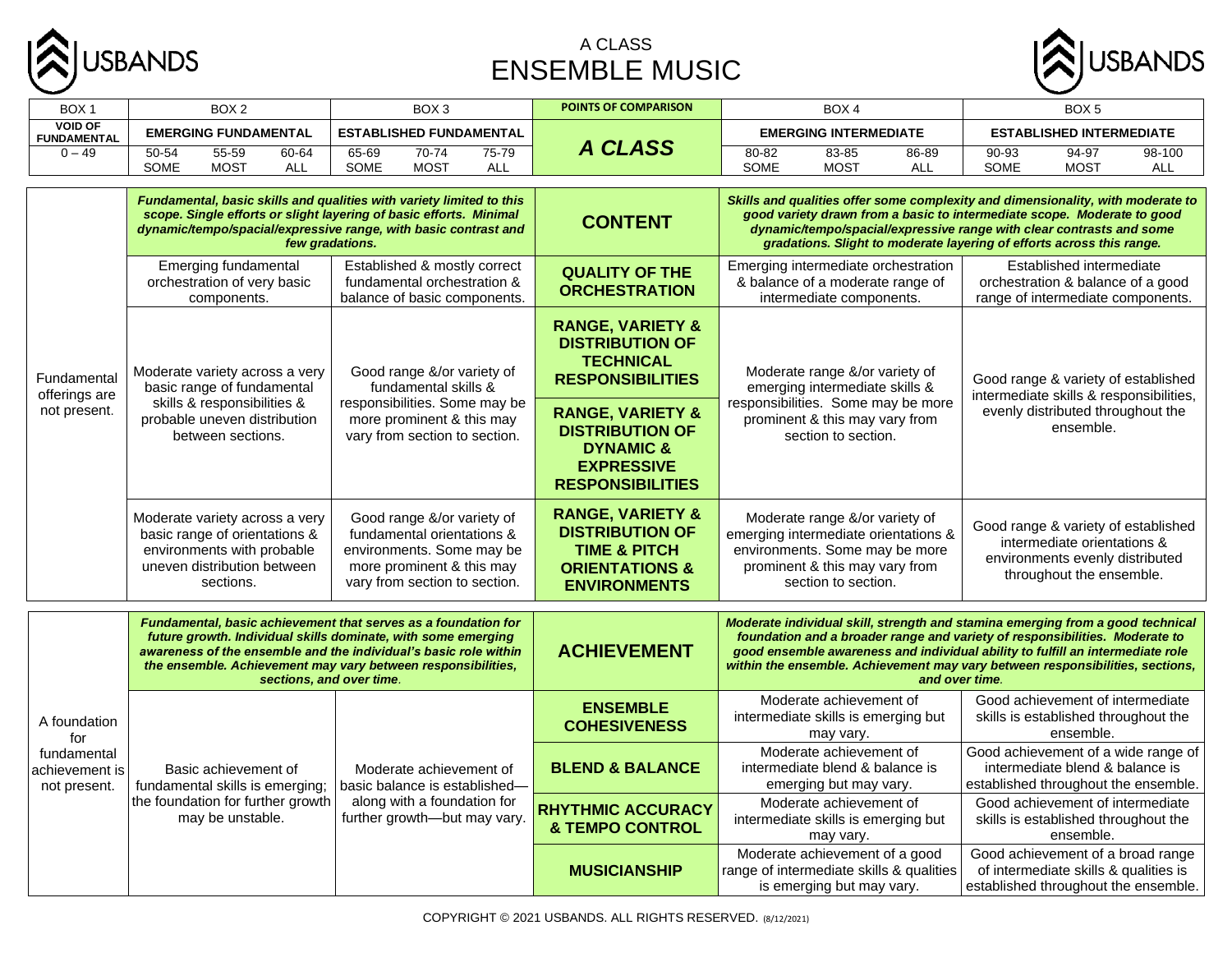

# ENSEMBLE MUSIC **OPEN CLASS: INTERMEDIATE TO ADVANCED SKILLS**



| <b>BOX</b>                  | BOX 2       |                       | BOX <sub>3</sub> |       | <b>BOX</b>               |       | <b>BOX</b>  |                   |       |             |                      |        |
|-----------------------------|-------------|-----------------------|------------------|-------|--------------------------|-------|-------------|-------------------|-------|-------------|----------------------|--------|
| <b>VOID OF INTERMEDIATE</b> |             | EMERGING INTERMEDIATE |                  |       | ESTABLISHED INTERMEDIATE |       |             | EMERGING ADVANCED |       |             | ESTABLISHED ADVANCED |        |
| ) – 49                      | 50-54       | 55-59                 | 60-64            | 65-69 |                          | 75-79 | 80-82       | 83-85             | 86-89 | 90-93       | 94-97                | 98-100 |
|                             | <b>SOME</b> | <b>MOST</b>           | ALL              | SOME  | <b>MOST</b>              | ALI   | <b>SOME</b> | <b>MOST</b>       |       | <b>SOME</b> | MOS <sup>T</sup>     | AL.    |

|             | BOX <sub>2</sub>      |       |       | BOX 3                    |       |       | BOX 4             |       |             | BOX 5                |       |
|-------------|-----------------------|-------|-------|--------------------------|-------|-------|-------------------|-------|-------------|----------------------|-------|
|             | EMERGING INTERMEDIATE |       |       | ESTABLISHED INTERMEDIATE |       |       | EMERGING ADVANCED |       |             | ESTABLISHED ADVANCED |       |
| 50-54       | 55-59                 | 60-64 | 65-69 | 70-74                    | 75-79 | 80-82 | 83-85             | 86-89 | 90-93       | 94-97                | 98-10 |
| <b>SOME</b> | MOST                  | ALL   | SOME  | MOST                     | ALL   | SOME  | MOST              | ALL   | <b>SOME</b> | <b>MOST</b>          | ALL   |
|             |                       |       |       |                          |       |       |                   |       |             |                      |       |

| ----            |    |
|-----------------|----|
| LISHED INTERMED |    |
| 70-74           | 75 |
| MOST            | А  |
|                 |    |

|    | BOX 4        |  |
|----|--------------|--|
|    | MERGING ADVA |  |
| :2 | 83-85        |  |
| .  | .            |  |

|             | вих э             |   |
|-------------|-------------------|---|
|             | ESTABLISHED ADVAN |   |
| $90-93$     | 94-97             | ć |
| <b>SOME</b> | MOST              |   |
|             |                   |   |

#### **SAMPLE ALL MUSICAL ELEMENTS INCLUDING THE FULL PERCUSSION ENSEMBLE**

# **CONTENT –** *Who offered the greater:*

- **QUALITY AND CREATIVITY OF THE ORCHESTRATION:** *The quality and creativity with which the musical repertoire is orchestrated and balanced—including (but not limited to) class-appropriate voicing; phrasing; dynamic contouring; shaping; inflection; tonality; and idiomatic integrity.*
- **RANGE, VARIETY, DEPTH, AND DISTRIBUTION OF TECHNICAL RESPONSIBILITIES:** *The range, variety, depth, and balanced distribution of class-appropriate technical responsibilities across all elements of the ensemble.*
- **RANGE, VARIETY, DEPTH, AND DISTRIBUTION OF DYNAMIC AND EXPRESSIVE RESPONSIBILITIES:** *The range, variety, depth, and balanced distribution of class-appropriate dynamic and expressive responsibilities across all elements of the ensemble.*
- **RANGE, VARIETY, DEPTH, AND DISTRIBUTION OF TIME AND PITCH ORIENTATIONS AND ENVIRONMENTS:** *The range, variety, depth, and balanced distribution of class-appropriate orientations and environments related to time, and pitch across all elements of the ensemble.*

SUB-CAPTION **SCORE** 100

# **ACHIEVEMENT –** *Who achieved the better:*

- **ENSEMBLE COHESIVENESS:** *The degree to which the ability to establish and maintain ensemble pulse control and rhythmic stability—both vertically and horizontally—is developed and achieved across all sections of the musical ensemble.*
- **BLEND AND BALANCE:** *Considering all dynamic ranges, the degree to which all elements in the ensemble (including percussion) are blended and balanced.*
- **RHYTHMIC ACCURACY AND TEMPO CONTROL:** *The degree to which rhythmic and tempo control, accuracy, and clarity is developed and achieved across the entire musical ensemble.*
- **MUSICIANSHIP:** *The degree to which class-appropriate knowledge, skill, and artistic sensitivity in performing all aspects and qualities of the musical content is developed and achieved across the entire musical ensemble.*

SUB-CAPTION **SCORE**  $0<sup>c</sup>$ 

| Reward is achieved by weighing all factors!                                                                                     | <b>TOTAL MAX</b> |
|---------------------------------------------------------------------------------------------------------------------------------|------------------|
| Measure the degree of achievement along the continuum and then compare to determine:                                            | <b>SCORE</b>     |
| who is better (ranking) and by how much (spreading), in order to arrive at each sub-caption score and the total score (rating). | 200              |
|                                                                                                                                 |                  |

| <b>SPREAD GUIDELINES</b>    | <b>Very Close</b> | <b>Slight Advantage</b> | Advantage | <b>Decision</b> |
|-----------------------------|-------------------|-------------------------|-----------|-----------------|
| 100-point sub-caption scale |                   |                         |           |                 |
| 200-point total score scale |                   |                         | 5-c       |                 |